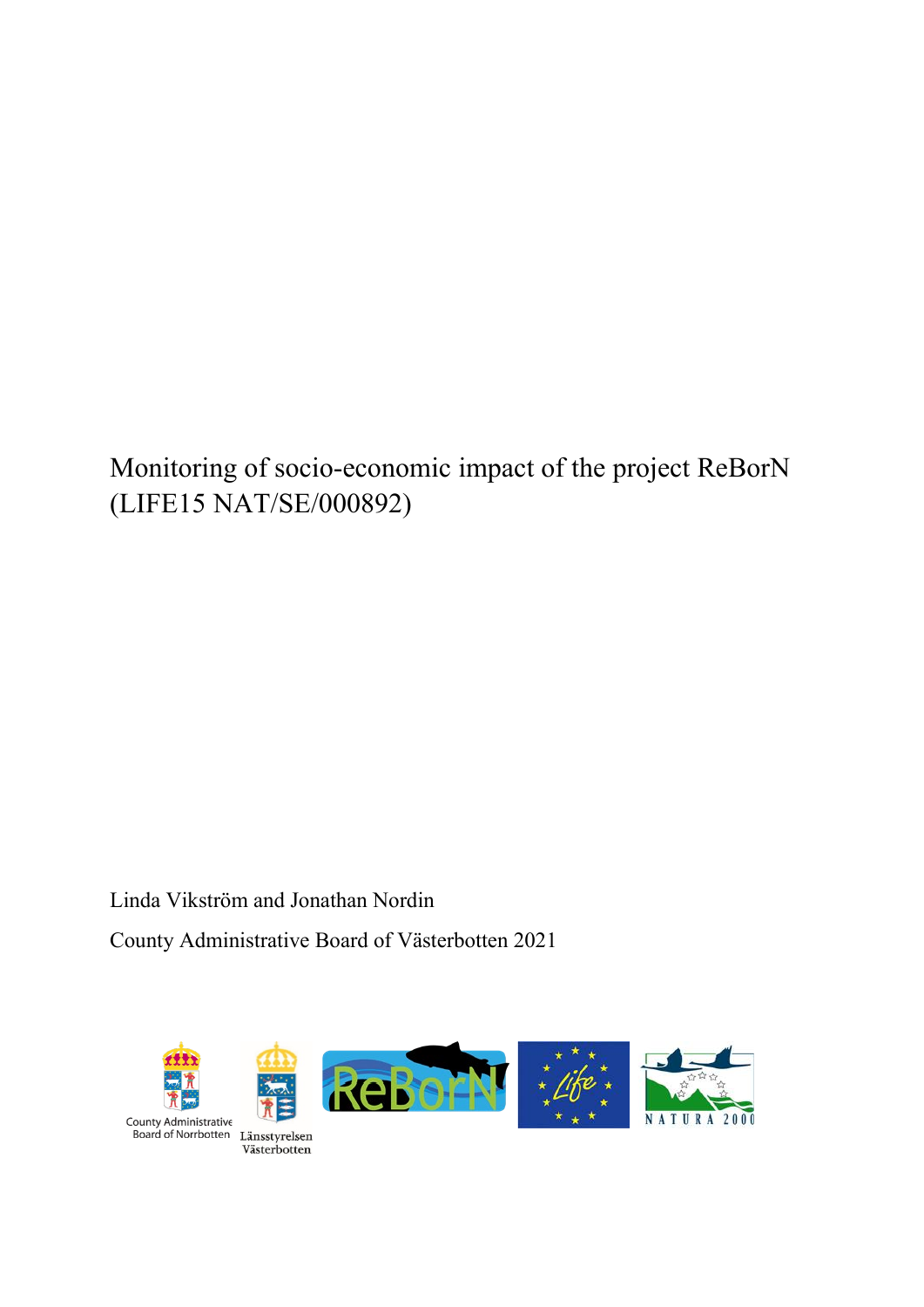## Innehåll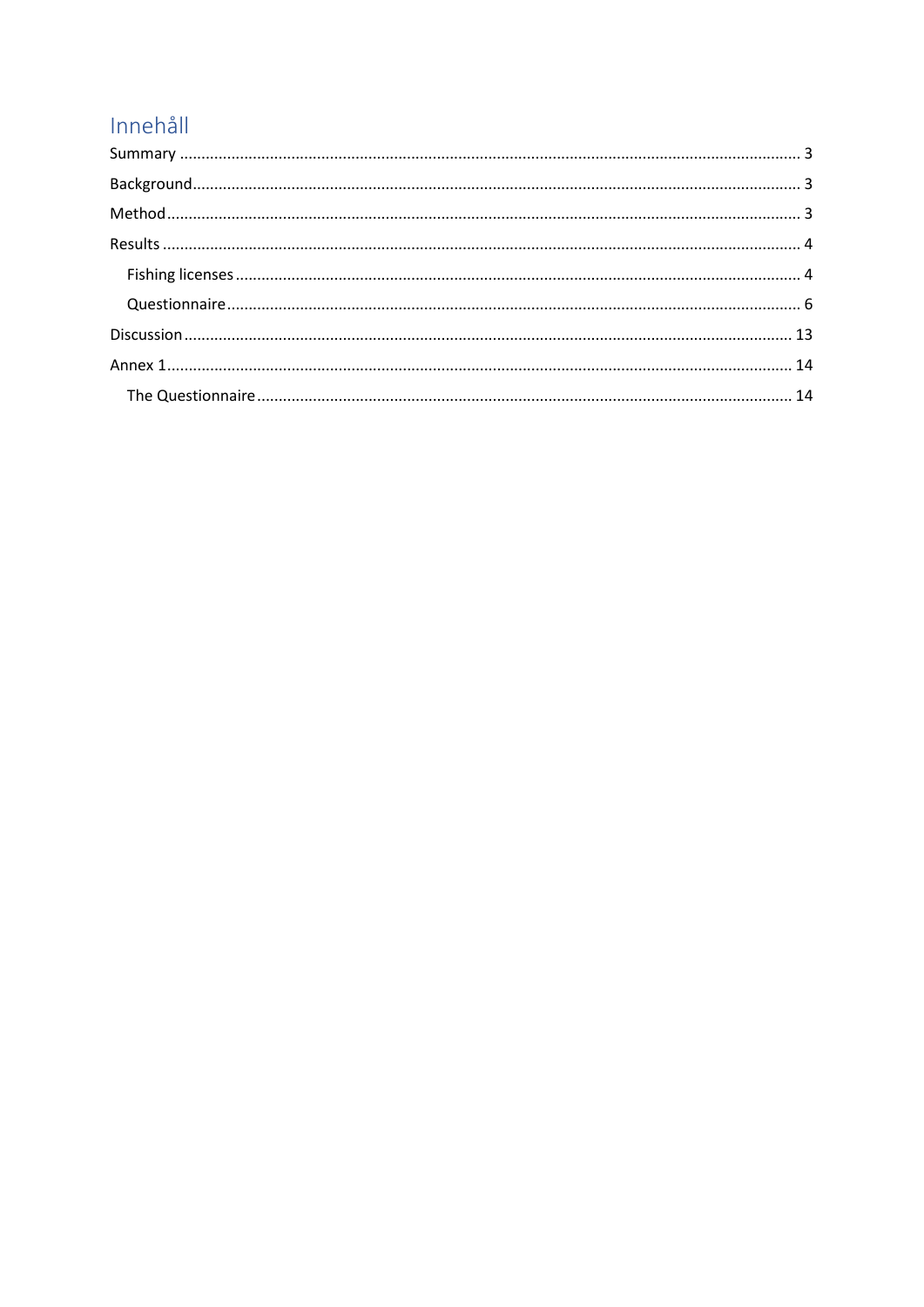## <span id="page-2-0"></span>Summary

The number of sold fishing licenses have increased in the project area Lögdeälven, from approximately 2000 yearly during the period 2015-2018 to >2500 during the last three years (2019- 2021). Data is unfortunately lacking for river Råneälven during the last three years.

The increase seen in Lögdeälven could be a result of the projects actions but also due to an increasing interest for outdoor activities during the pandemic.

In 2021, 25 landowners answered the questionnaire sent out by mail and 78 people answered the questionnaire posted on social media (103 in total). The knowledge among the public and private landowners regarding the nature connected to the project was still very high and had not changed considerably since the last questionnaire sent out in 2017.

## <span id="page-2-1"></span>Background

During the project, we have had several meetings and excursions with the public, private landowners etc. Four demonstrations sites (action E3) have been built to help spread the knowledge about water restoration and forestry "best-practice".

To monitor the socio-economic impact of the ReBorN project we have collected data of sold fishing licenses from fishing rights organizations in river Lögdeälven and river Råneälven. We expected the number of sold fishing licenses to grow with the number of migratory fishes as the restoration project progress and due to the information of fish and fishing which is disseminated through the project.

We have also sent out and published a questionnaire regarding the restoration work and issues related to the work done in the project. This have been done at the beginning of the project (2017) as well as in the end (2021). We expect that the project will educate and increase the knowledge and awareness of good forestry restoration practices among private landowners and the public.

## <span id="page-2-2"></span>Method

We have collected data from the organizations who own the right to fish along river Lögdeälven and river Råneälven.

In project area Råneälven it is Degerselets samfällighet who owns the right to fish in the river and who also sells fishing licenses. The fishing licenses in project area Lögdeälven is sold by three Fishing Conservation Associations; Västansjö FVO, Lögdeälvens FVO and Mo-Lögdeå FVO but we have only used data from Lögdeälven FVO because the most of our project areas are within the geographical zone of Lögdeälven Fishing Conservation Association. We have collected data from project area Lögdeälven between 2013-2018 and the restoration work started in 2016. In the project area Råneälven, data have been collected from 2014-2018 and the restoration work started there in 2018.

For the rest of the project areas, the fishing rights are owned by forestry companies which sell fishing licenses for very large areas and not specifically in the projects target rivers. That is therefor difficult to see any changes in our specific areas.

In the beginning of the project, we constructed a questionnaire with questions about the restoration and environmental impact. The purpose was to see the level of knowledge before the measures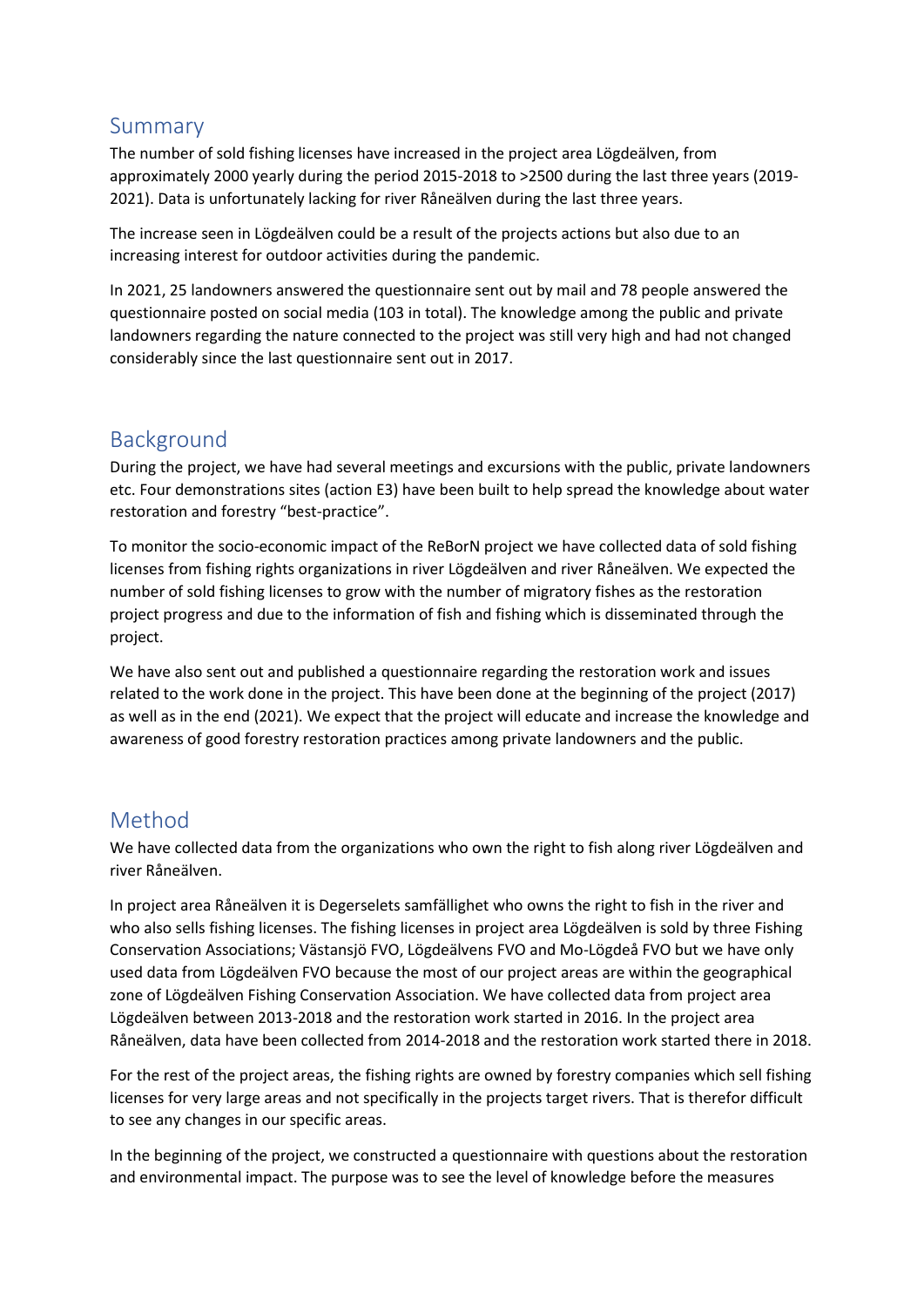started and then comparing the results with the level of knowledge in the end of the project. We started distributing the questionnaire in June 2017 via mail to landowners. We have extended the study to not just include landowners, but also to the public. We have used a physical version (paper) of the questionnaire and the public could also answer through a digital questionnaire online (see annex 1). In 2021 we sent out the second questionnaire.

There has been links to the questionnaire on our website and on the CABs' Facebook pages.

## <span id="page-3-0"></span>Results

#### <span id="page-3-1"></span>Fishing licenses

The number of sold fishing licenses within the area of Lögdeälven Fishing Conservation Association have remained on approximately the same level throughout 2015 to 2018. After 2018 the number of sold licenses steadily increased, reaching as high as 3073 sold licenses in 2020. A similar positive increase was seen for the number of fishing days with an increase to 6385 fishing days in 2020. In 2021, the number of fishing days decreased to the lowest number of days seen during the period between 2013-2021.

| River Lögdeälven |             |              |  |  |  |  |
|------------------|-------------|--------------|--|--|--|--|
|                  | No. of sold |              |  |  |  |  |
| Year             | fishing     | No. of       |  |  |  |  |
|                  | licenses    | fishing days |  |  |  |  |
| 2013             | 1629        | 4412         |  |  |  |  |
| 2014             | 1737        | 4679         |  |  |  |  |
| 2015             | 2206        | 5335         |  |  |  |  |
| 2016             | 2174        | 5042         |  |  |  |  |
| 2017             | 2410        | 5601         |  |  |  |  |
| 2018             | 1719        | 4308         |  |  |  |  |
| 2019             | 2642        | 5292         |  |  |  |  |
| 2020             | 3073        | 6385         |  |  |  |  |
| 2021             | 2736        | 4152         |  |  |  |  |

**Table 1**. Number of sold fishing licenses and number of fishing days in river Lögdeälven between 2013-2021.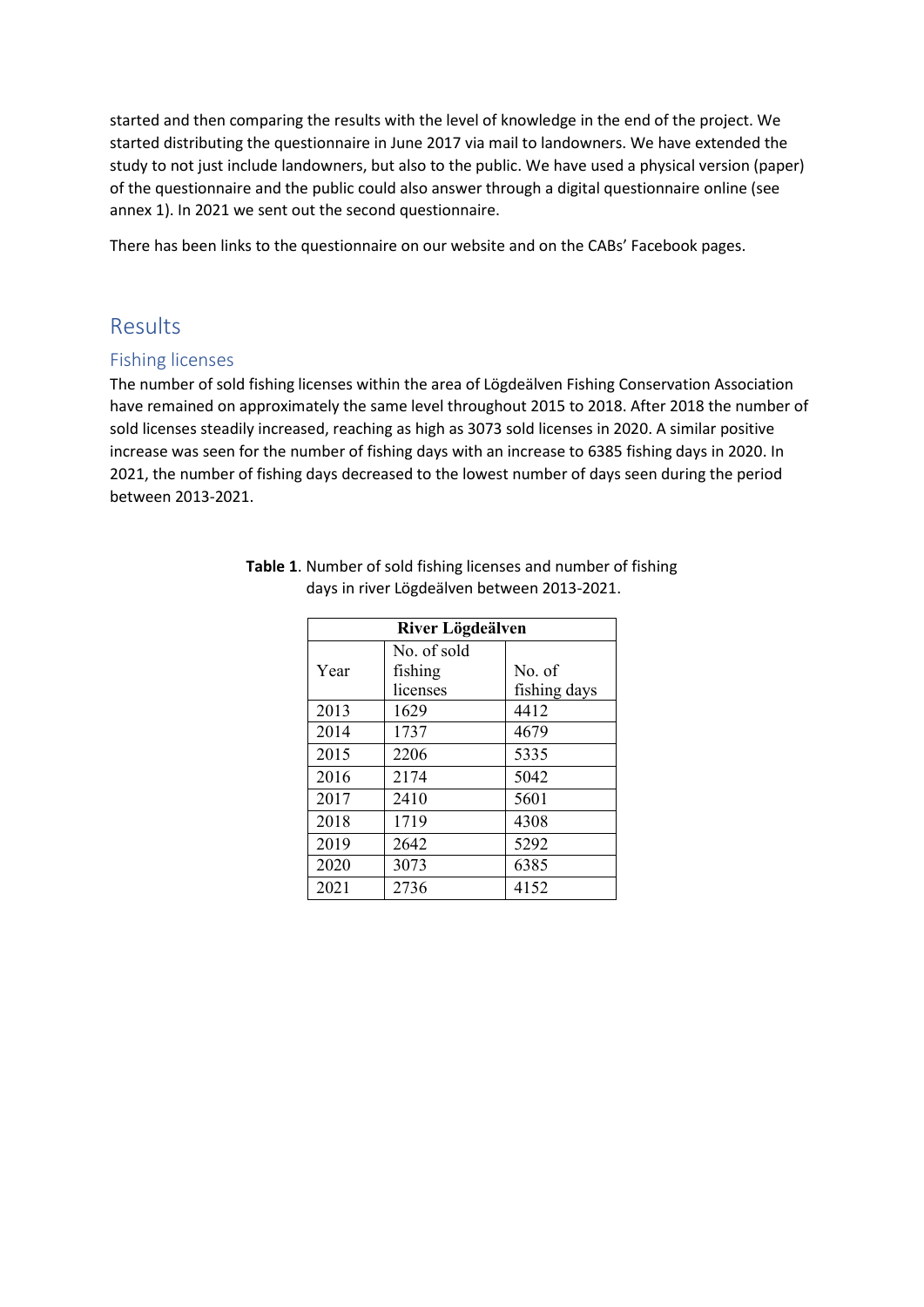

Figure 1. Number of sold fishing licenses and number of fishing days in river Lögdeälven between 2013-2021.

The number of sold gill tags in river Råneälven has varied between 151 and 229 during the years 2015-2018.

The number of sold 3 days fishing licenses and the 7 days fishing licenses within the area for Degerselet Fishing Conservation Association (Råneälven) has slightly decrease during the period 2015-2018. At the same period the whole year family license har increased.

Data is lacking from 2019, 2020 and 2021. In 2021, 341 1 day fishing licenses for salmon was sold.

| River Råneälven |                  |  |  |  |  |
|-----------------|------------------|--|--|--|--|
| Year            | No. of gill tags |  |  |  |  |
| 2015            | 151              |  |  |  |  |
| 2016            | 216              |  |  |  |  |
| 2017            | 229              |  |  |  |  |
| 2018            | 174              |  |  |  |  |

**Table 2**. Number of sold gill tags in river Råneälven during the years 2015-2018.

**Table 3.** Number of sold fishing licenses within the area of Degerselet Fishing Conservation Association (Råneälven) during the period 2015-2018.

| River Råneälven |                |                |                 |  |  |  |  |
|-----------------|----------------|----------------|-----------------|--|--|--|--|
| Year            | 3 days fishing | 7 days fishing | The whole year, |  |  |  |  |
|                 | licenses       | licenses       | family licenses |  |  |  |  |
| 2015            | 358            | 48             | 105             |  |  |  |  |
| 2016            | 275            | 34             | 184             |  |  |  |  |
| 2017            | 206            | 22             | 228             |  |  |  |  |
| 2018            | 237            | 17             | 210             |  |  |  |  |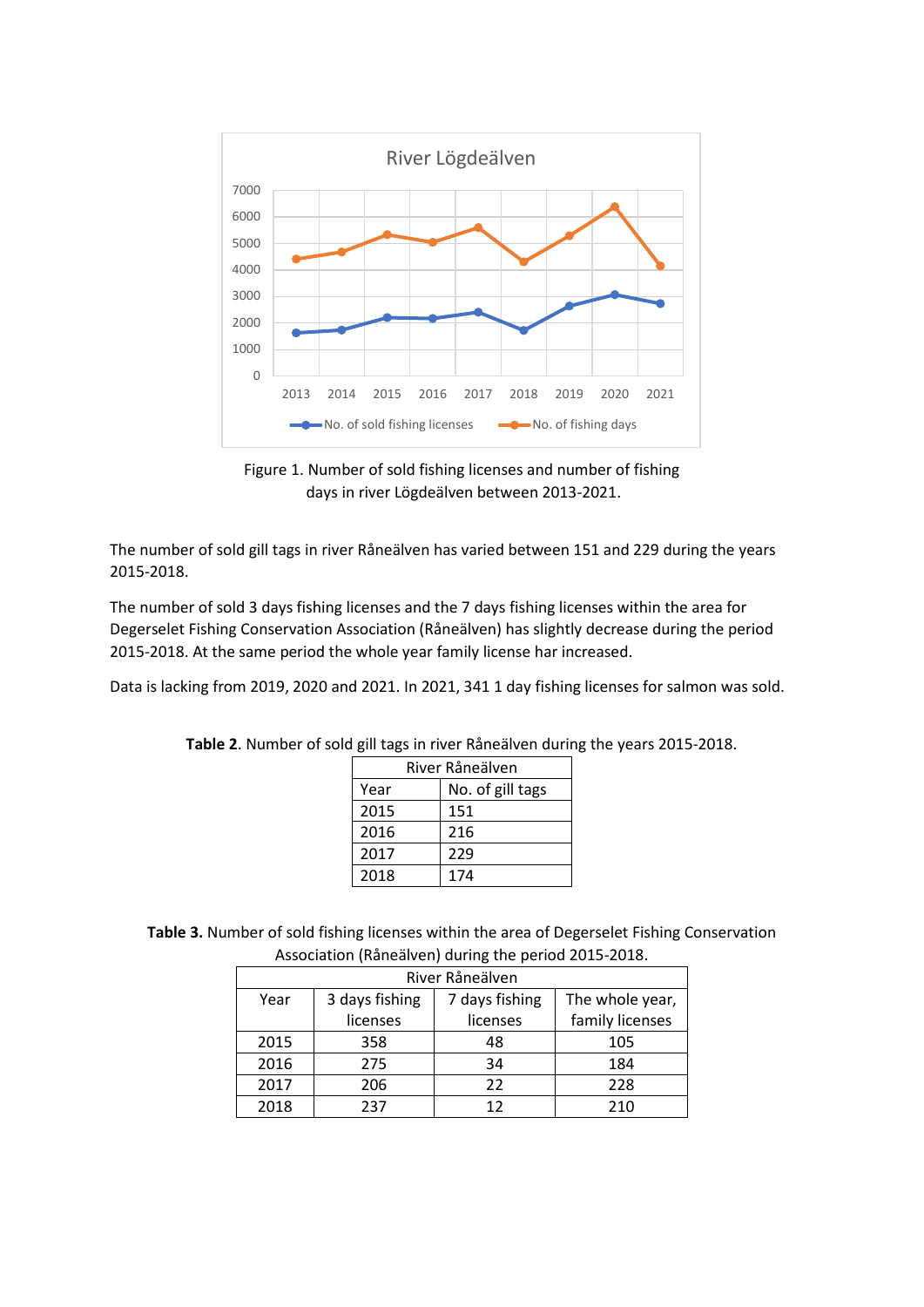#### <span id="page-5-0"></span>Questionnaire

25 landowners answered the questionnaire sent out by mail and 78 people from the public answered the questionnaire posted on social media in 2021. Some choose to only answer a few of the questions while others answered all of them. The answering frequency therefore varied between 20- 25 (answers from 25 landowners via mail) and 26-78 (from the public via social media).

The gender distribution was more even for landowners (men 52% and females 48%) compared to the public (men 83% and females 17%). Most of the landowners were >65 years old (70%) and none of the landowners were <25 years old (0%). For the public, the vast majority was in the middle of the age distribution (approximately 90% within the 25-45- and 46-55-year class).



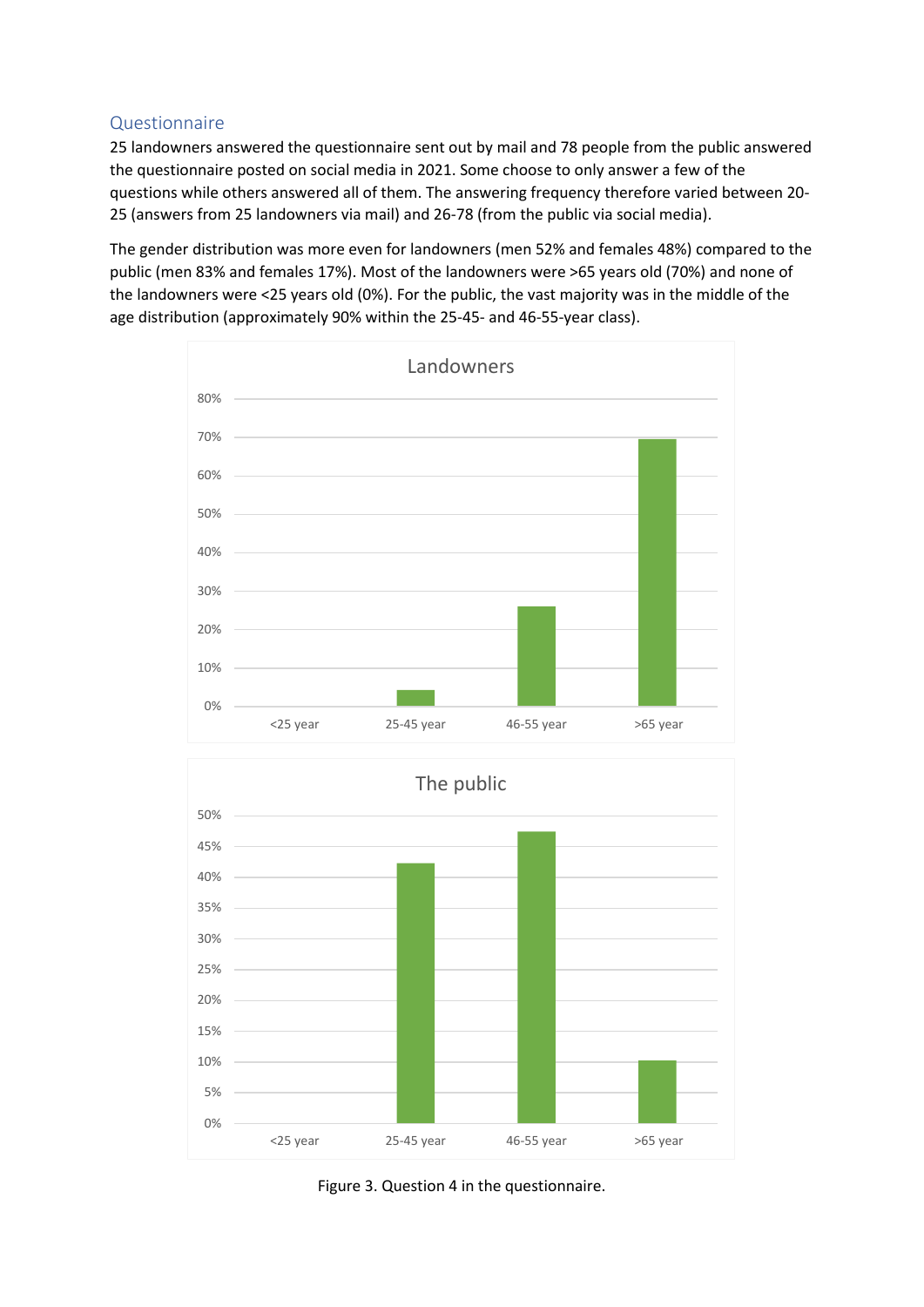25 landowners answered the question about how much forest they own. The majority (32%) answered that they own <50 hectares. 77 people from the public answered the same question, 69 % answered that they do not own forest and 25 % that they own <50 hectares.





Figure 4. Question 5 in the questionnaire.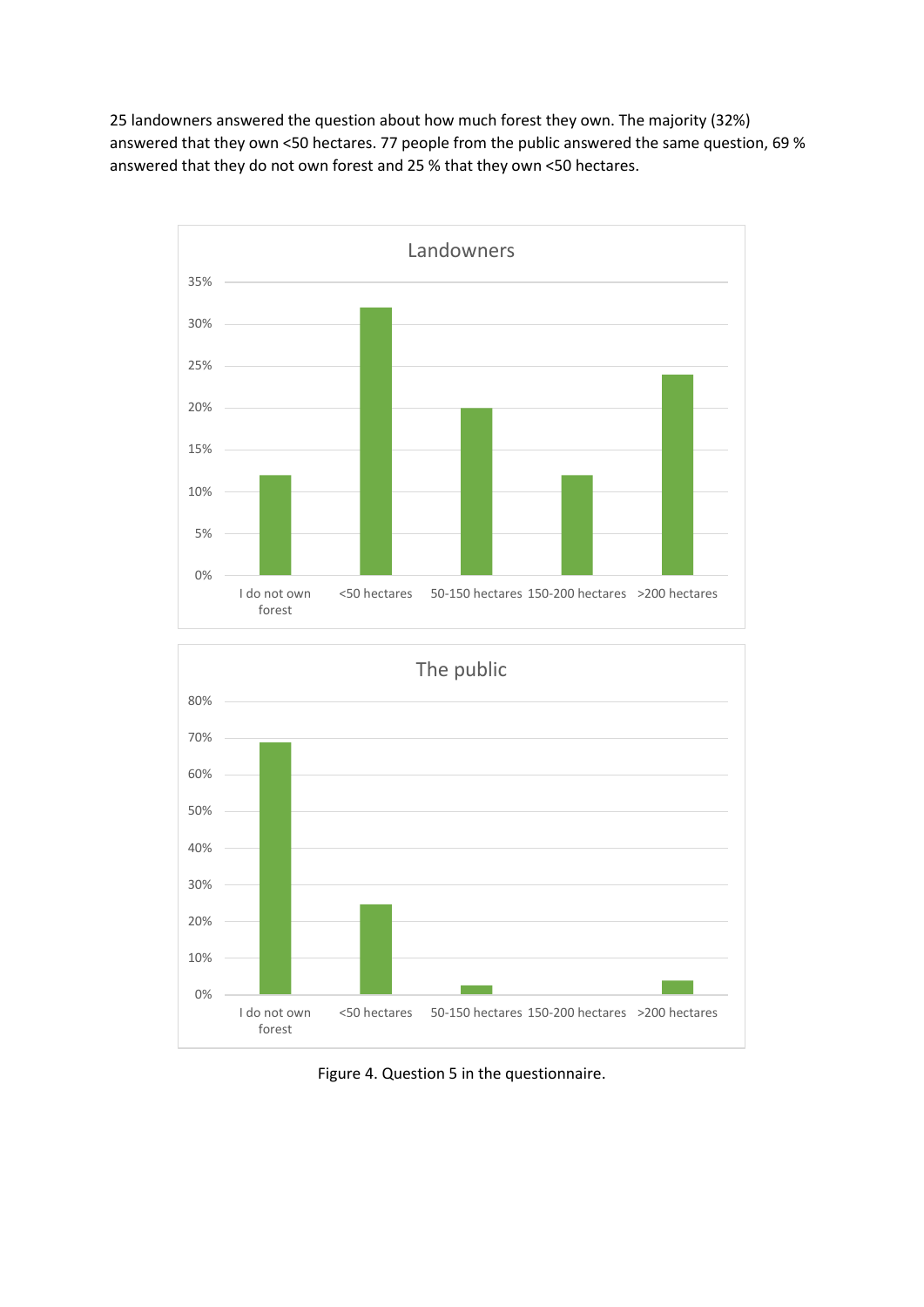Those who own forest were asked; What is most important for you as a forest owner? The possible answers to choose from were scaled from 1 to 5 where 5 is very important and 1 not important at all.

More than 50% of the landowners answered that all three categories (Hunting, fishing and/or outdoor life, Nature preservation and Economy) is very important. The public rated the importance of the three categories lower than the landowners.





Figure 5. Question 6 in the questionnaire.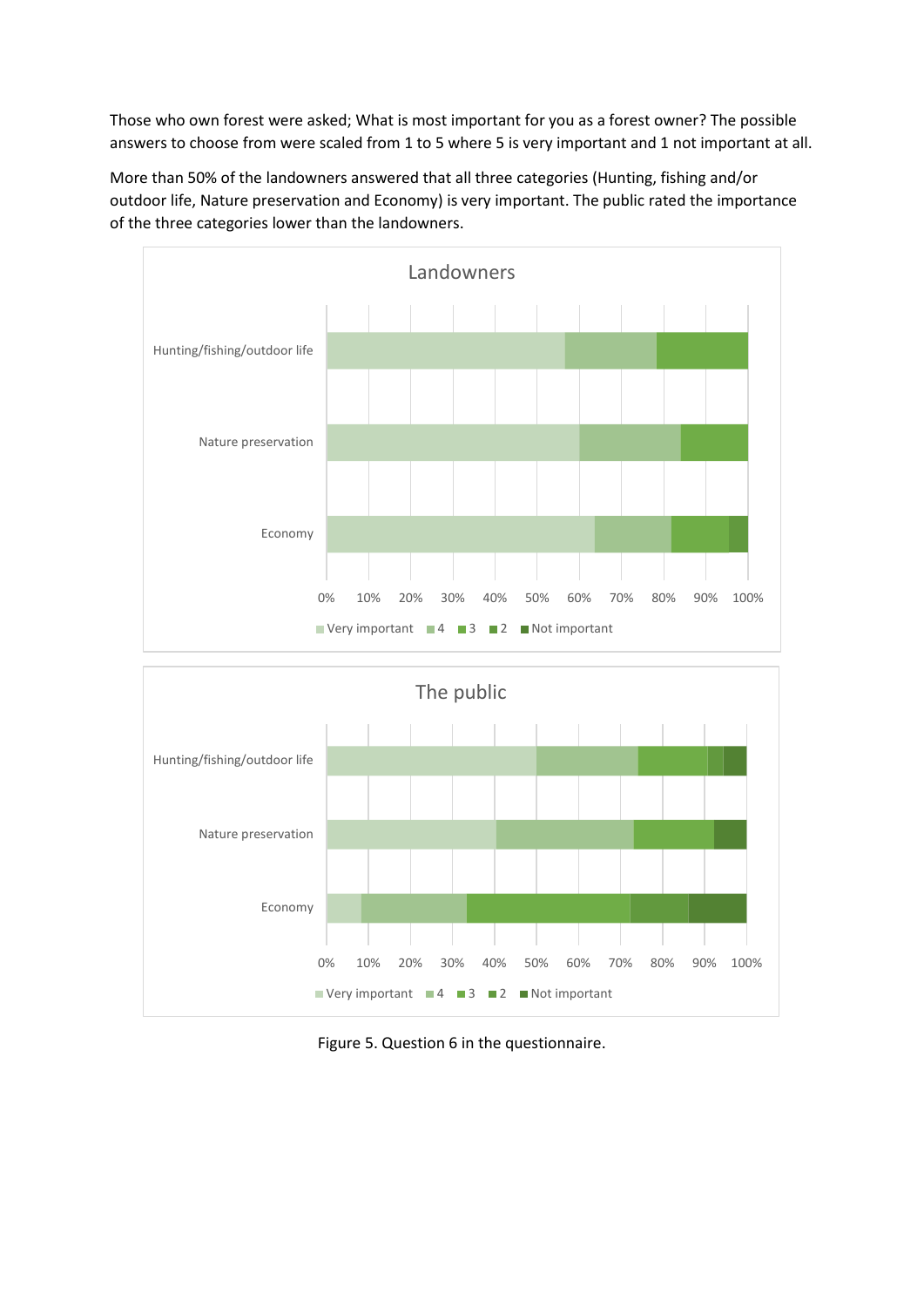The knowledge about nature was still very high. 100% of the landowners and almost all of the public participants gave the right answer to the questions: that freshwater pearl mussel is an endangered species and that the forest closest to the streams is important for fish. 100 % of the public got the answer about the salmon life cycle correct.





Figure 6. Question 7 in the questionnaire.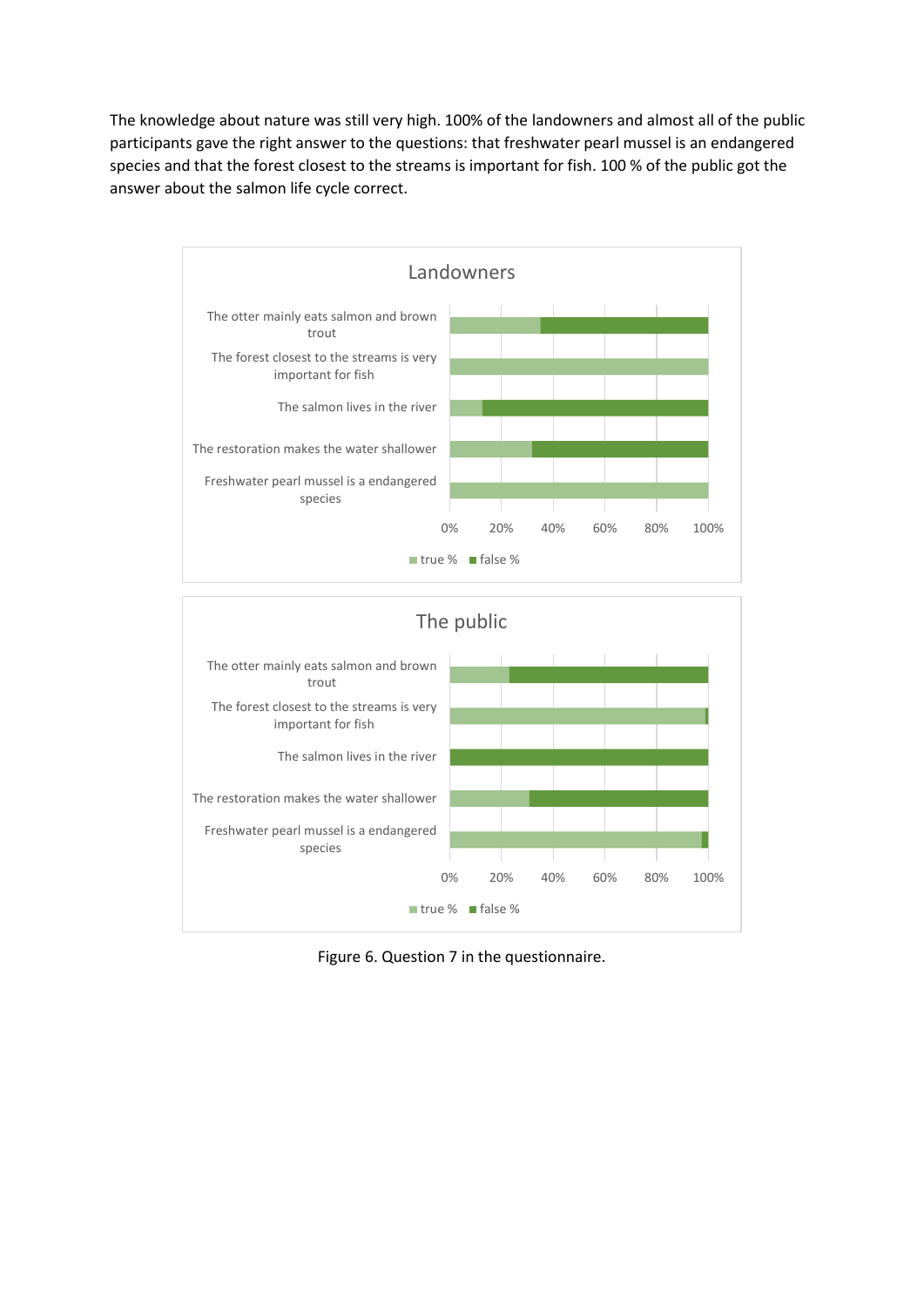25% of the landowners and 29% of the public participants had heard about the restoration from other sources than the County Administrative board. The sources mentioned besides the County Administrative board were forestry companies, local fishermen/women, newspapers, Facebook, the water authorities, the Swedish Board of Agriculture, Fishery conservation areas, the Swedish Anglers Association, acquaintances, the ReBorn project, internet and other organizations.



26% of the landowners and 2/3 of the public participants had visited our website at least one time.



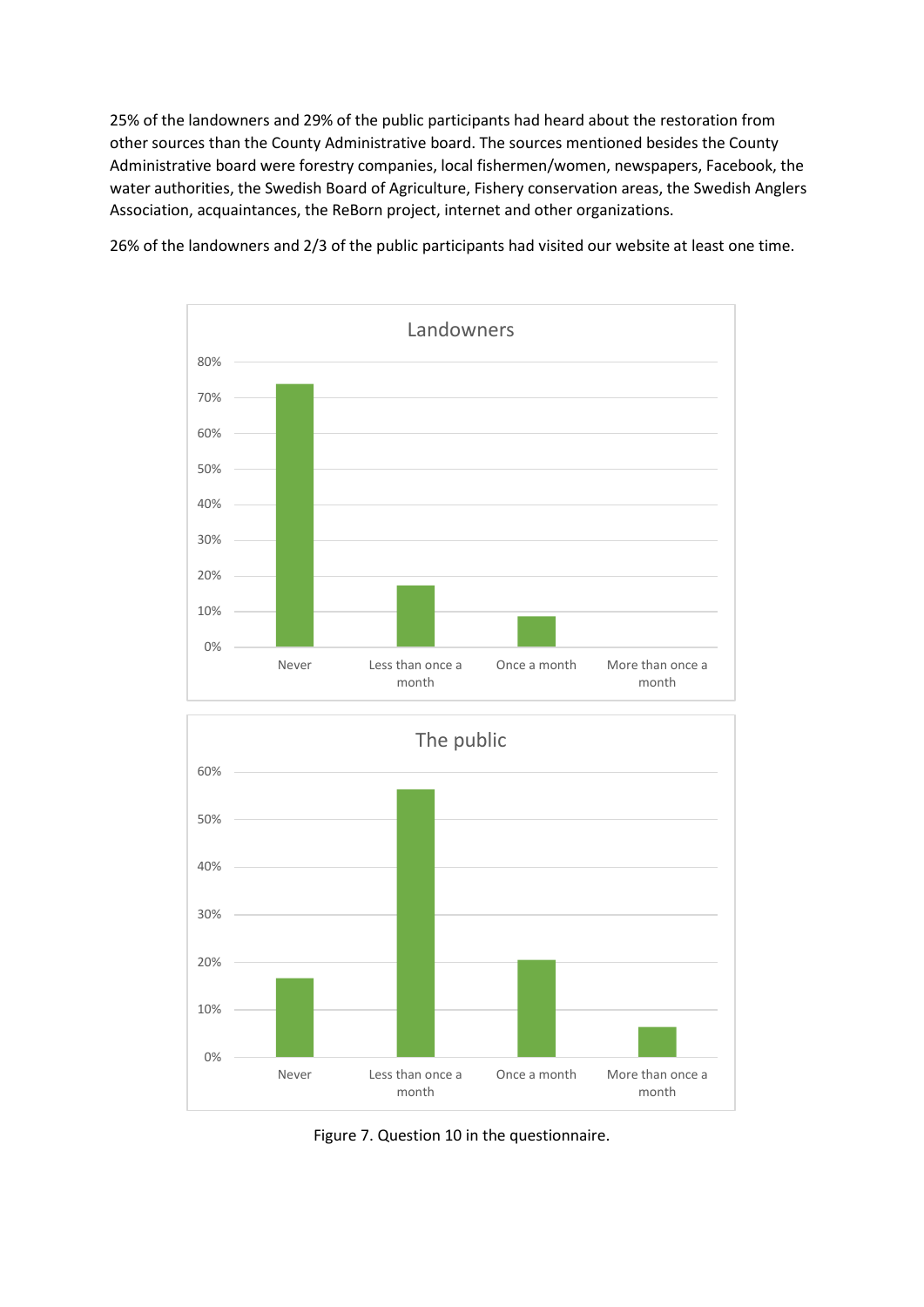94 % of the public participants and 63 % of the landowners who answered the questions are positive to the restoration work.

71% of the public and 38 % of the landowners think they have knowledge about the work.

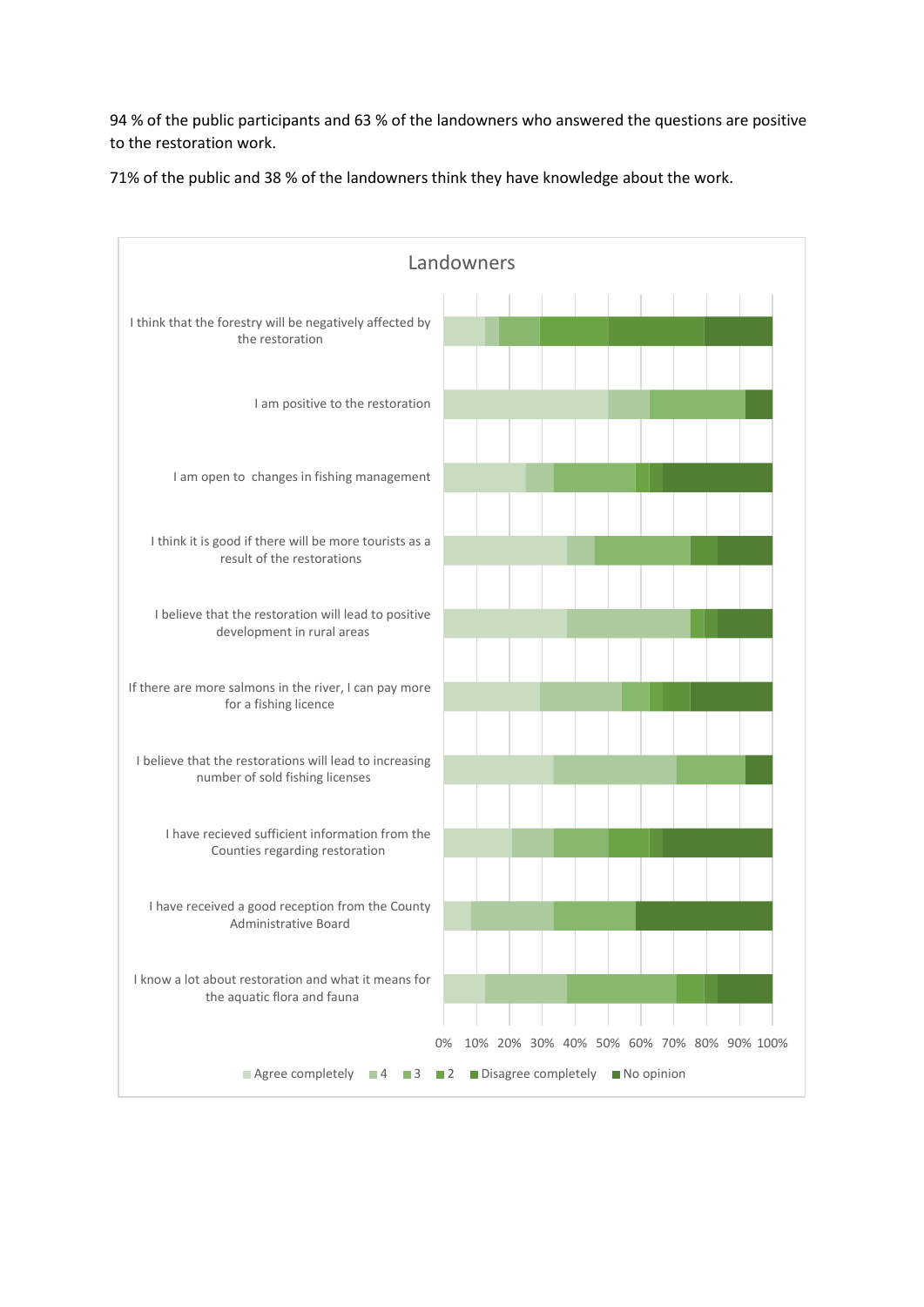

Figure 8. Question 11-20 in the questionnaire. Note that it is the opposite order, starting with question 20 in the questionnaire.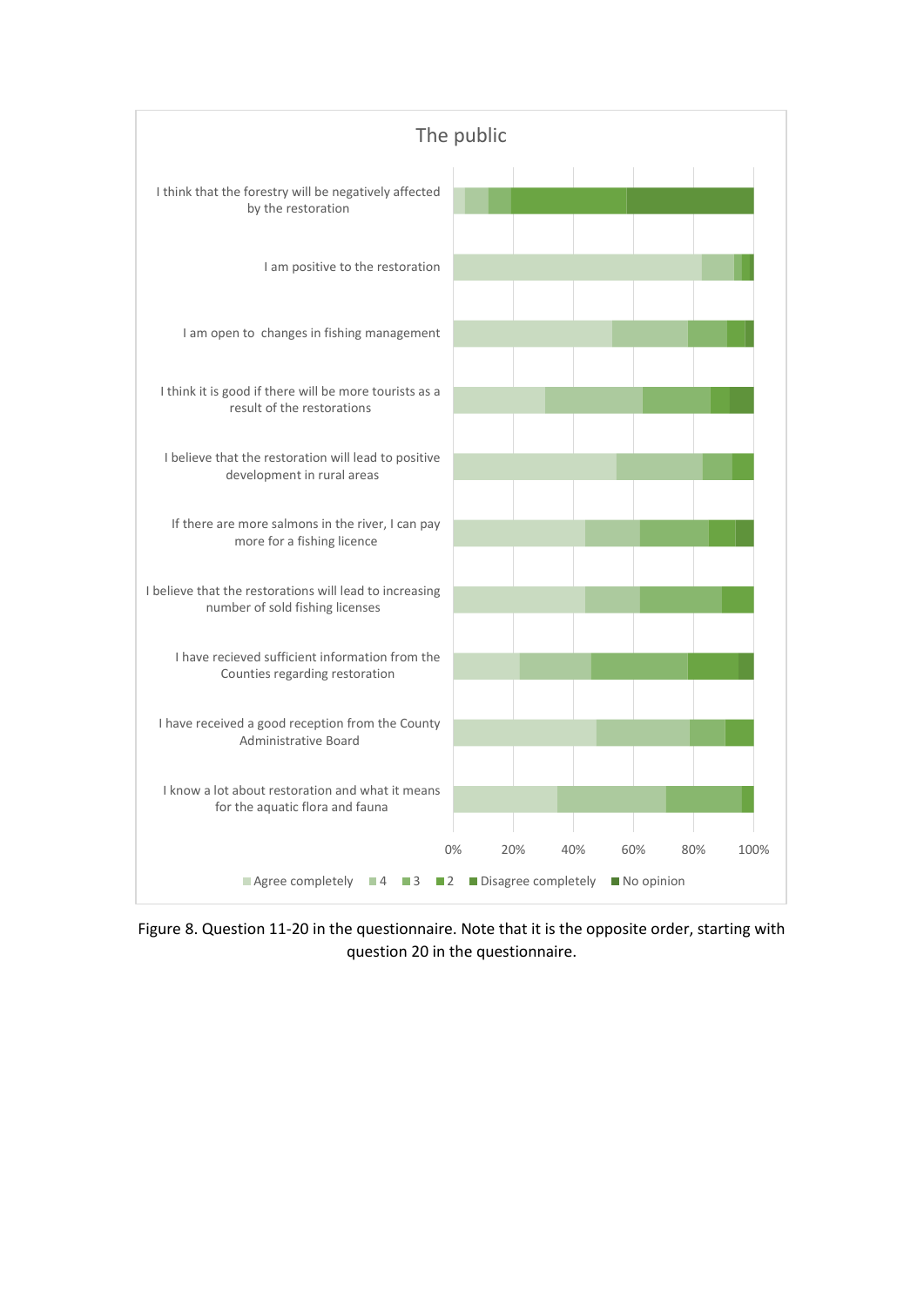## <span id="page-12-0"></span>**Discussion**

The number of sold fishing licenses was considered a proxy of action success and we expected the number of sold fishing licenses to increase as the restoration project progressed.

Sold fishing licenses in project area Lögdeälven has been approximately 2000 yearly during the period 2013-2018, with a slight decrease in 2018. During the last three years of the project (2019- 2021), the number of sold fishing licenses have increased to >2500 sold licenses per year.

It is hard to say if the increase in number of sold fishing licenses in river Lögdeälven is a result of the project actions or not. It could be that the project has increased the awareness regarding fish and fishing opportunities throughout information dissemination. The pandemic may also have contributed to the increase seen during the last years. As the opportunity to travel have has been limited due to Covid-19, people have instead started to explore local outdoor activities such as fishing.

We also expect that the project would improve the knowledge and awareness of good forestry restoration practices among private landowners as well as the public.

In 2021, 25 landowners answered the questionnaire sent out by mail and 78 people answered the questionnaire posted on social media (103 in total).

The answers from the questionnaire showed that the knowledge about the project was high in both 2017 and 2021. The majority were positive towards the restoration actions and their contribution to the rural development within the project areas. Most believed that the project would lead to more fishing licenses being sold and they were also prepared to pay more for the fishing licenses if the salmon stocks became larger. Most of the people answering the questionnaire did not think that forestry is negatively affected by the restoration, although some did.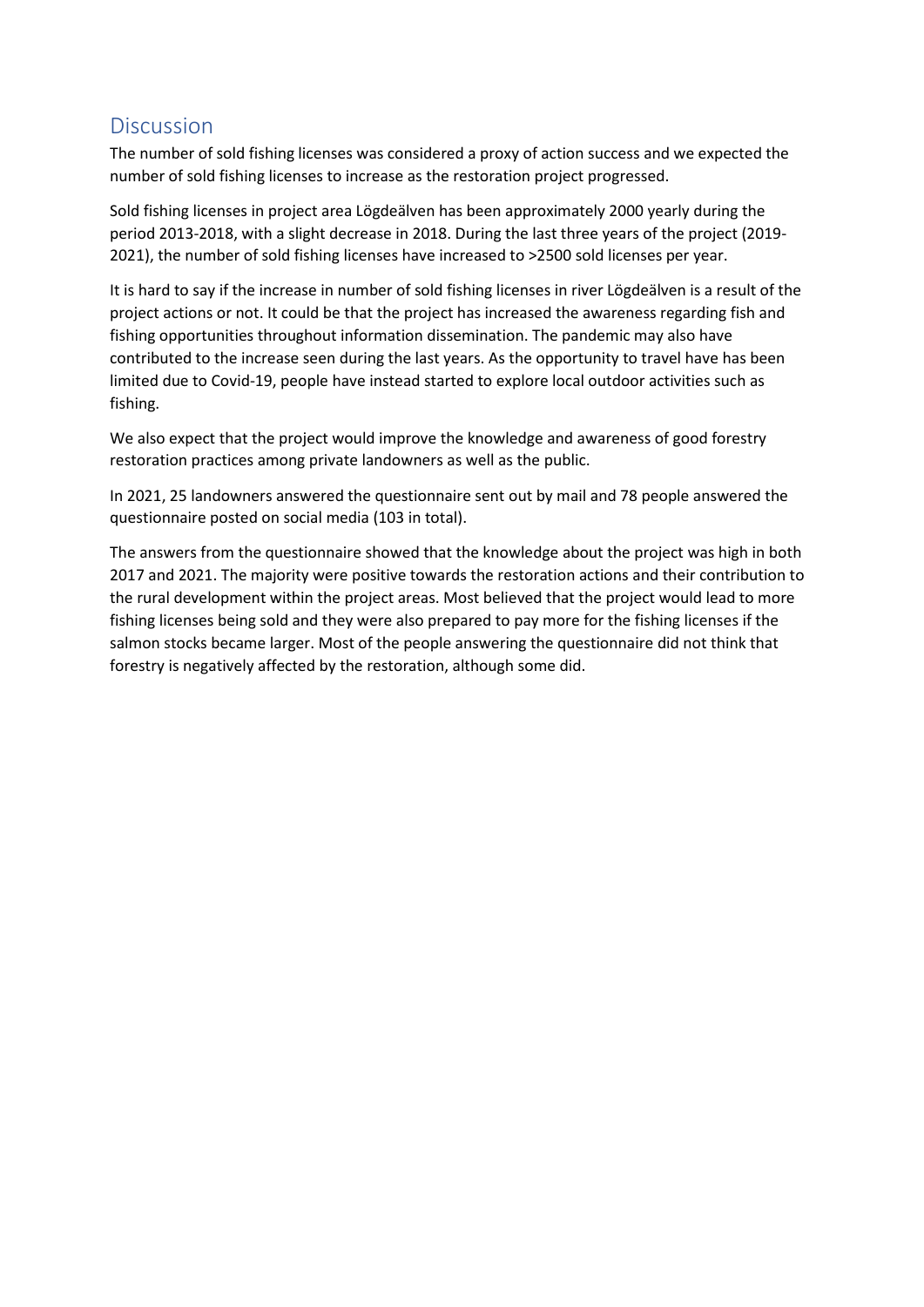# <span id="page-13-1"></span><span id="page-13-0"></span>Enkätfrågor ReBorN LIFE

|        |   | 1. Vattendrag som berör dig:                  | Lögdeälven □ |   | Åbyälven □ | Råneälven □ |          | Annat □ |  |
|--------|---|-----------------------------------------------|--------------|---|------------|-------------|----------|---------|--|
| 2. Kön |   |                                               |              |   | 3. Ålder   |             |          |         |  |
| Man    | п | Definierar mig varken<br>som kvinna eller man |              | □ | <25 år     | $\Box$      | 46-65 år | $\Box$  |  |
| Kvinna |   |                                               |              |   | 25-45 år   | $\Box$      | >65 år   | П       |  |

#### 4. Hur ser ditt skogsinnehav ut?

| Jag äger ingen skog □ Mindre än 50 ha □ 50-150 ha □ |  |  |  | 150-200 ha □ | Mer än 200 ha □ |
|-----------------------------------------------------|--|--|--|--------------|-----------------|
|-----------------------------------------------------|--|--|--|--------------|-----------------|

#### 5. Kryssa i sant eller falskt efter vad ni tror stämmer i följande påståenden.

|                                                                        | Sant | Falskt |
|------------------------------------------------------------------------|------|--------|
| a. Flodpärlmusslan är starkt hotad enligt rödlistan.                   |      | ш      |
| b. Miljöåterställning gör att vattendraget blir<br>grundare.           | □    | □      |
| c. Laxen lever hela sitt liv i älven.                                  |      | п      |
| d. Skogen närmast vattendraget är viktig för fisken i<br>vattendraget. |      | П      |
| e. Utterns huvudsakliga föda är lax och öring.                         |      |        |

#### Ringa in på skalan (där 5 är viktigast) vad som är viktigast för dig i ditt skogsbruk i fråga 6-8.

| 6. Ekonomi                |  |  |  |
|---------------------------|--|--|--|
| 7. Naturvård              |  |  |  |
| 8. Jakt/Fiske/Friluftsliv |  |  |  |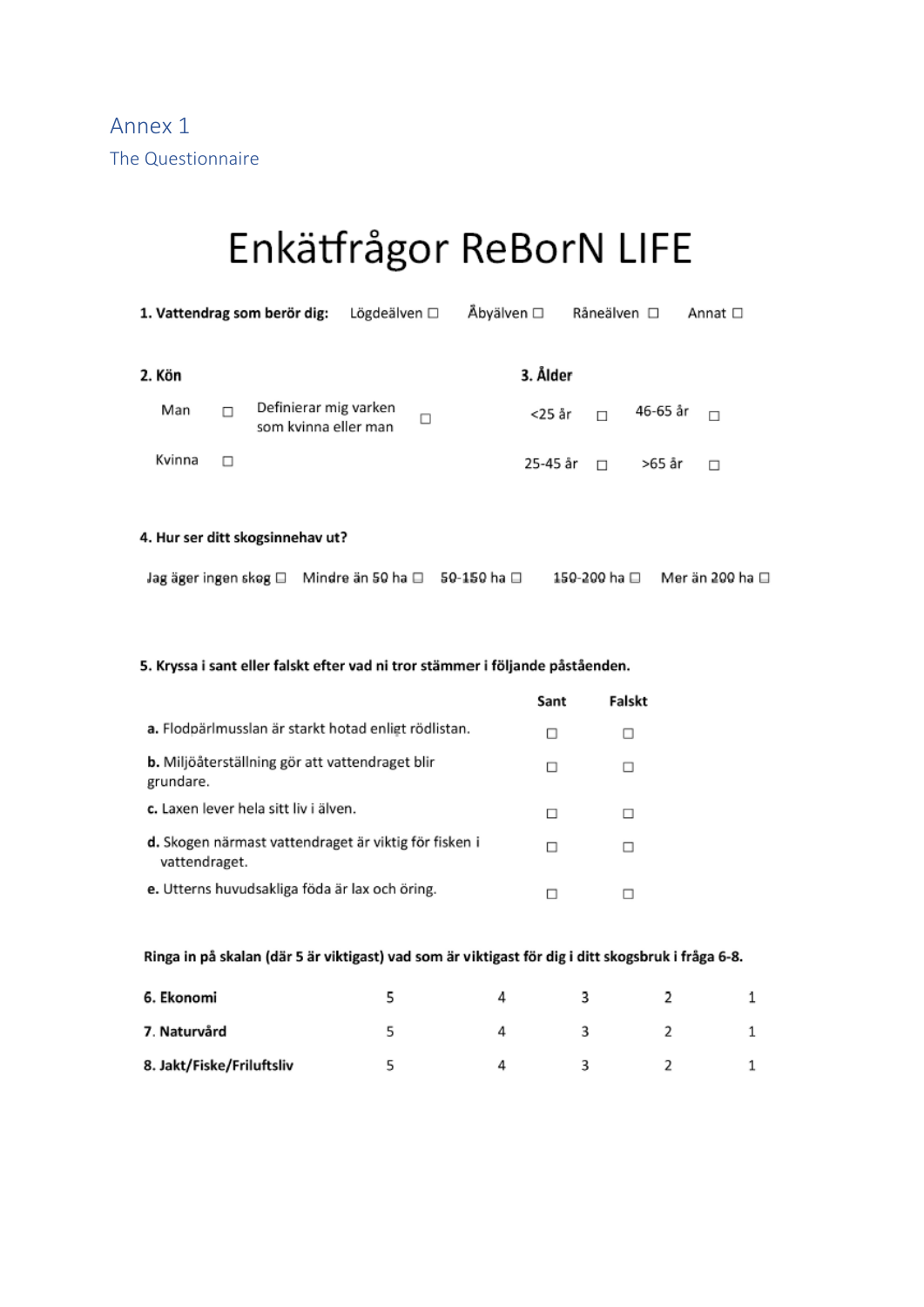9. Har du tagit del av information om miljöåterställningar ifrån annat håll än Länsstyrelsen?

JA <sub>D</sub> NEJ D

Om JA från vilken källa fick du informationen:

10. Har du besökt ReBorN-projektets hemsida (www.rebornlife.org) eller någon av projektets Facebooksidor, och i så fall hur ofta?

| Aldrig                      |        | En gång i månaden               |  |
|-----------------------------|--------|---------------------------------|--|
| Mindre än en gång i månaden | $\Box$ | Mer än en gång i månaden $\Box$ |  |

#### Svara på följande påståenden genom att ringa in den siffra som överensstämmer bäst.

|    |                                                                                                                                                           | Instämmer<br>definitivt |   |   | Instämmer<br>definitivt inte |    | Ingen åsikt<br>/Vet ej |
|----|-----------------------------------------------------------------------------------------------------------------------------------------------------------|-------------------------|---|---|------------------------------|----|------------------------|
|    |                                                                                                                                                           | 5                       | 4 | 3 | $\mathfrak{p}$               | 1  | 0                      |
| 11 | Jag anser mig ha god kunskap om vad<br>miljöåterställning av flottledspåverkade vattendrag<br>innebär för de växter och djur som lever i<br>vattendraget. | 5                       | 4 | 3 | $\mathfrak{p}$               | 1  | 0                      |
| 12 | Jag har fått ett bra bemötande från Länsstyrelsen.                                                                                                        | 5                       | 4 | 3 | $\overline{2}$               | 1. | $\Omega$               |
| 13 | Jag har fått tillräcklig information från Länsstyrelsen<br>angående miljöåterställningarna.                                                               | 5                       | 4 | 3 | 2                            | 1  | 0                      |
| 14 | Jag tror att restaureringarna kommer att medföra<br>att fler fiskekort säljs.                                                                             | 5                       | 4 | 3 | $\overline{2}$               | 1  | 0                      |
| 15 | Om det blir mer lax i älven kan jag tänka mig att<br>betala mer för ett fiskekort.                                                                        | 5                       | 4 | 3 | $\overline{2}$               | 1  | 0                      |
| 16 | Jag tror att projektet medför en positiv<br>landsbygdsutveckling.                                                                                         | 5                       | 4 | 3 | $\mathfrak{p}$               | 1. | $\Omega$               |
| 17 | Jag skulle uppskatta en ökad turism som följd av<br>miljöåterställningarna.                                                                               | 5                       | 4 | 3 | $\overline{2}$               | 1  | 0                      |
| 18 | Jag är öppen för förändrade förvaltningsåtgärder<br>för fiskbeståndet.                                                                                    | 5                       | 4 | 3 | $\overline{2}$               | 1  | 0                      |
| 19 | Jag tycker det är bra att det görs en<br>miljöåterställning av flottledspåverkade vattendrag.                                                             | 5                       | 4 | 3 | $\overline{2}$               | 1  | 0                      |
| 20 | Jag anser att skogsbruket kommer påverkas<br>negativt av miljöåterställningarna.                                                                          | 5                       | 4 | з | 2                            | 1  | $\Omega$               |